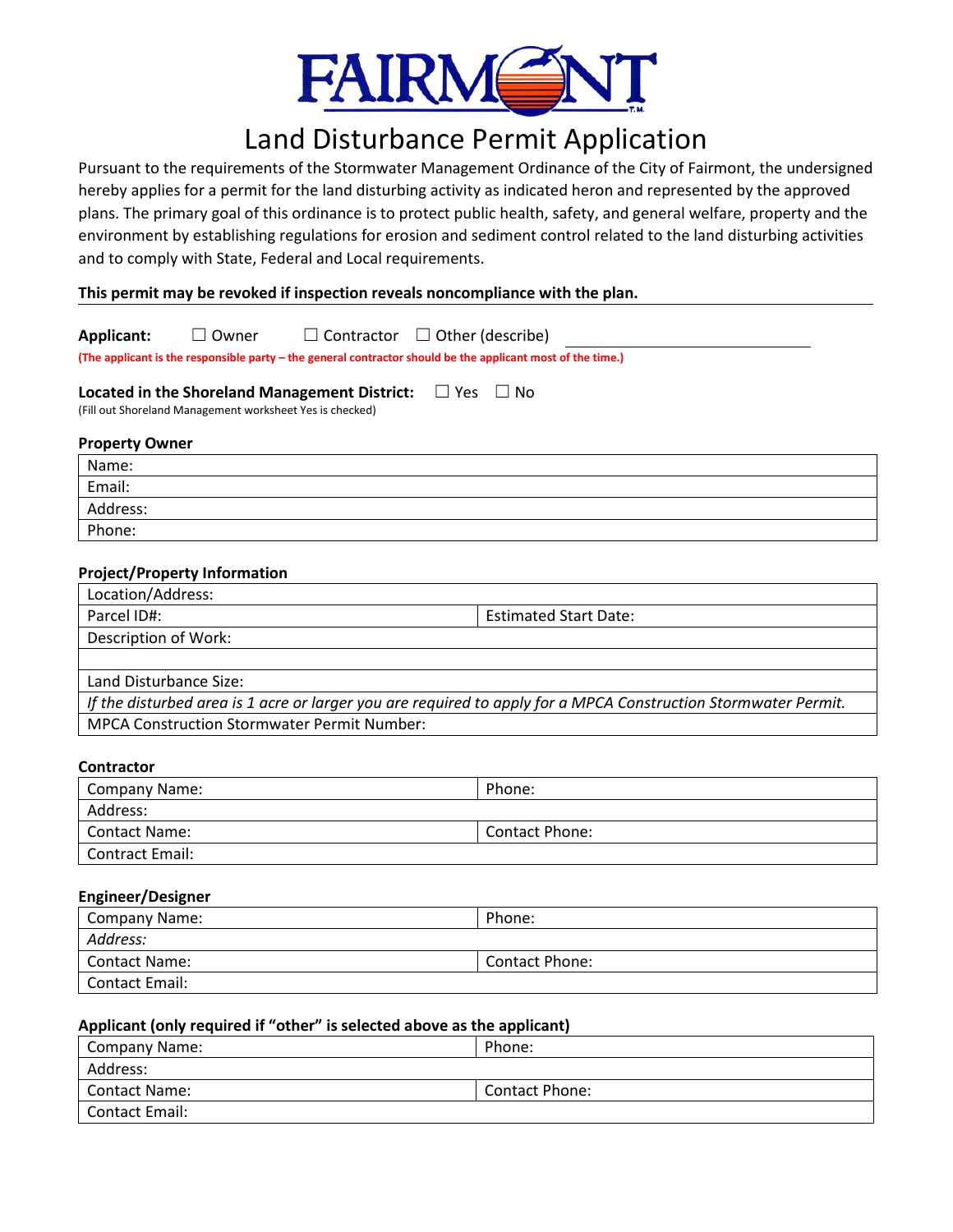### **Submittals:**

Applicant **MUST** submit **ALL** plan sheets involving stormwater **BMPs, erosion and sediment control plans, drainage maps and calculations**. At a minimum the SWPPP must be submitted. Additional items submitted to supplement the SWPPP may include, civil plans, BMP specs, drainage/area maps, permanent stormwater BMP information, etc. Please refer to Stormwater Management Ordinance Sec. 25-1003(j) and Appendix A for required submittals.

☐ **Stormwater Pollution Prevention Plan (SWPPP)** ☐ **Other Items Submitted** 

**Inspection reports and notices of violation** related to site inspections and for compliance with this permit will be emailed to the Applicant/Permittee at the email address supplied above. If you wish to receive these reports and notices through a different form of communication, please supply alternative written communication method below.

**Signature:** 

The undersigned agrees that by signing of this application obligates the Applicant and Contractor to adhere to any and all ordinances and regulations adopted by the City of Fairmont, as well as requests for further protection as deemed necessary by any employee or agent of the City of Fairmont, or the State of Minnesota. The undersigned accepts full responsibility for compliance with the Stormwater Management Ordinance of the City of Fairmont, and agrees to comply with the Stormwater Pollution Prevention Plan or equivalent in full. Additionally, right-of-entry onto this property to the City of Fairmont, its employees or agents, for the purpose of ordinance enforcement is granted.

**This permit is permissive only and does not release the Permittee from any liability or obligation imposed by Minnesota Statute, Federal Law, State Agency Rules or the requirements of other agencies with regulatory authority.** 

\_\_\_\_\_\_\_\_\_\_\_\_\_\_\_\_\_\_\_\_\_\_\_\_\_\_\_\_\_\_\_\_\_\_\_\_\_\_\_\_\_\_\_\_\_\_\_\_\_\_\_\_\_\_\_\_\_\_\_\_\_\_\_\_\_\_\_\_\_\_\_\_\_\_\_\_\_\_\_\_\_

| Signature of Applicant                                                                                                                                                                     | Date                                                                              |  |
|--------------------------------------------------------------------------------------------------------------------------------------------------------------------------------------------|-----------------------------------------------------------------------------------|--|
| City Approval                                                                                                                                                                              | Date                                                                              |  |
| <b>Permit Fee:</b> $\Box$ Shoreland less than 5,000 S.F.<br>$\Box$ 5,000 S.F/New Residential. - 0.49 Acres (\$25)<br>$\Box$ 0.5 Acres – 0.99 Acres (\$75) $\Box$ 1 Acre or greater (\$200) | <b>DON'T FORGET!</b><br>Does your project disturb:                                |  |
| <b>Land Disturbance Permit Number:</b>                                                                                                                                                     | • One or more acres?<br>Less than one acre.<br>but part of a larger plan?         |  |
|                                                                                                                                                                                            | acres                                                                             |  |
| <b>Special Conditions:</b>                                                                                                                                                                 | .15<br>Obtain your construction stormwater<br>permit BEFORE construction begins   |  |
|                                                                                                                                                                                            | www.pca.state.mn.us/water/construction-stormwater<br>651-296-6300 or 800-657-3864 |  |

**MAN MINNESOTA POLLUTION**